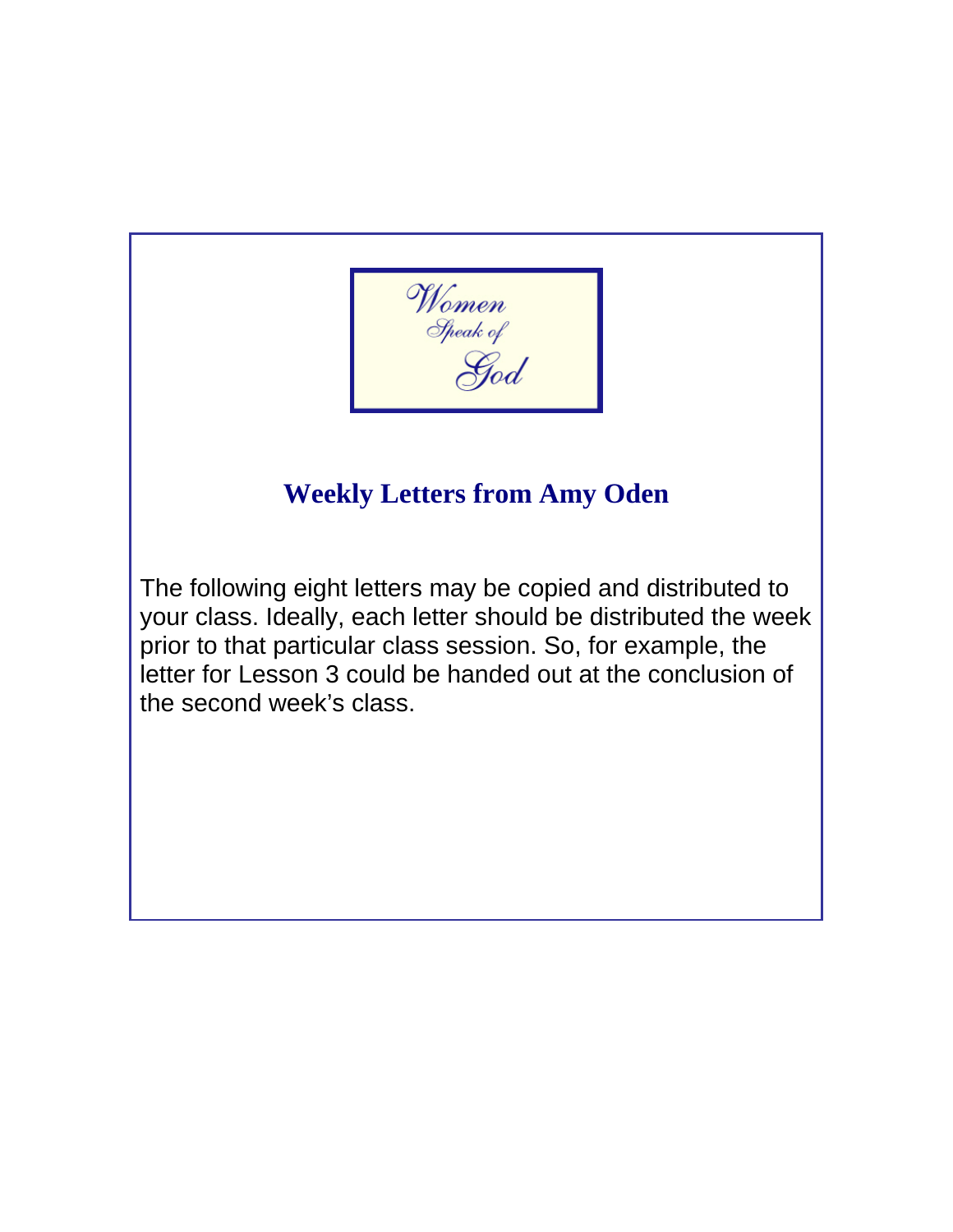



### *Lesson 1: Our Family History*

Dear friends,

Welcome to our study, Women Speak of God. Throughout our Christian family we all speak of God in one way or another. Seldom do we say, "God is this" or "God is that." More often we tell a story. We tell about something that happened to us, perhaps about a crisis we endured and the way God was present to see us through. We tell about the birth of a child and the amazing blessing God has bestowed in our lives. We tell about a prayer answered or a challenge overcome. Stories are the way we tell about our lives. Stories are the way we remember who we are and who God is.

This week we will talk about how families tell stories in order to form identity. Your family has stories that are told over and over at family gatherings. These stories say something about your family, its values, its struggles, and its dreams. As Christians, we are also a family. We tell our Christian family stories from Scripture and from history in order to form identity. These stories reflect our identity, our values, struggles, and dreams. These stories of faith give witness to the ways God has always been at work, in times and lands far away, as well as in our own time and land.

Throughout our eight weeks together, we will listen to voices from ancient times up to the present. Someimes these voices are strange and alien. Listening to them is like entering a foreign land. Remember what it's like to be a guest in a strange place? You might feel excited, challenged, or even overwhelmed. Yet, when you spend time in a strange place, you see the world through new eyes. You are transformed by being in a new place.

Listening to the stories of these women and listening to the stories of those in your class will be like going on a trip to a new place. God will speak to you through all of these and through your own life.

Blessings on this journey!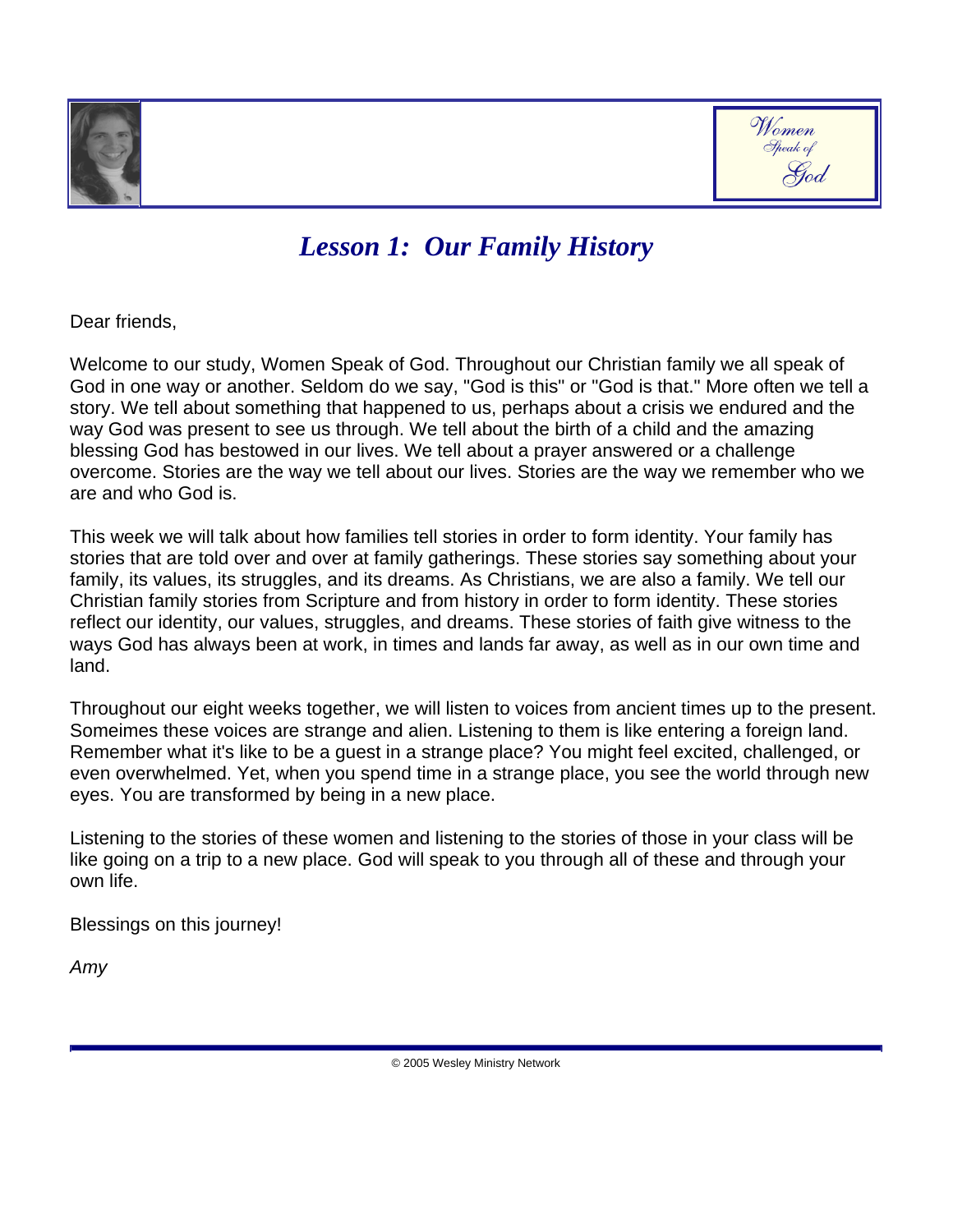



## *Lesson 2: Perpetua – Rebellious Daughter*

Dear friends,

The first story we will read is a dramatic account of an early Christian who lived in Carthage in North Africa, around 203 CE. Though not even baptized yet, Perpetua is arrested along with other catechumens (those studying for church membership), taken into custody, imprisoned, tried, and ultimately put to death.

This story gives us a window into our Christian family during this early time. Her story shows the collision of Christian faith with national loyalty. For early Christians, there was no confusion of church and state. Early Christians claimed allegiance to a God that was higher than Caesar and the gods of Rome. Their nation, the Roman Empire, believed these Christians were a threat to the traditional values of Rome. Christians' refusal to worship Caesar and the gods of Rome was considered disrespectful and unpatriotic. For more on early Christianity in North Africa, see http://divinity.library.vanderbilt.edu/burns/chroma/index.html and http://www.bethel.edu/~letnie/AfricanChristianity/WesternNorthAfricaHomepage.html.

Christians have always struggled with competing loyalties. On the one hand, we all are citizens of a particular nation. Whether we are American, Korean, Mexican or another nationality, as citizens, we grow up formed in our national identity, learning the expectations, values and allegiances that constitute that national identity. Our national identity can be complex: I might identify myself proudly as an American, even while disagreeing with particular policies or programs of my government. Being the citizen of a nation can be a source of deep pride and can also be a source of deep sorrow. Dr. Martin Luther King, Jr., offers an example of a deeply committed American who disagreed with laws that, in light of his Christian faith, he determined were unjust. In presidential and other political campaigns we hear calls to be American and patriotic, but different voices offer different content to our expressions of patriotism.

When we go by the name "Christian," we proclaim our ultimate allegiance through the name we bear. By calling ourselves "Christian," we are witnesses for the one to whom we belong first and most truly—Christ.

Blessings,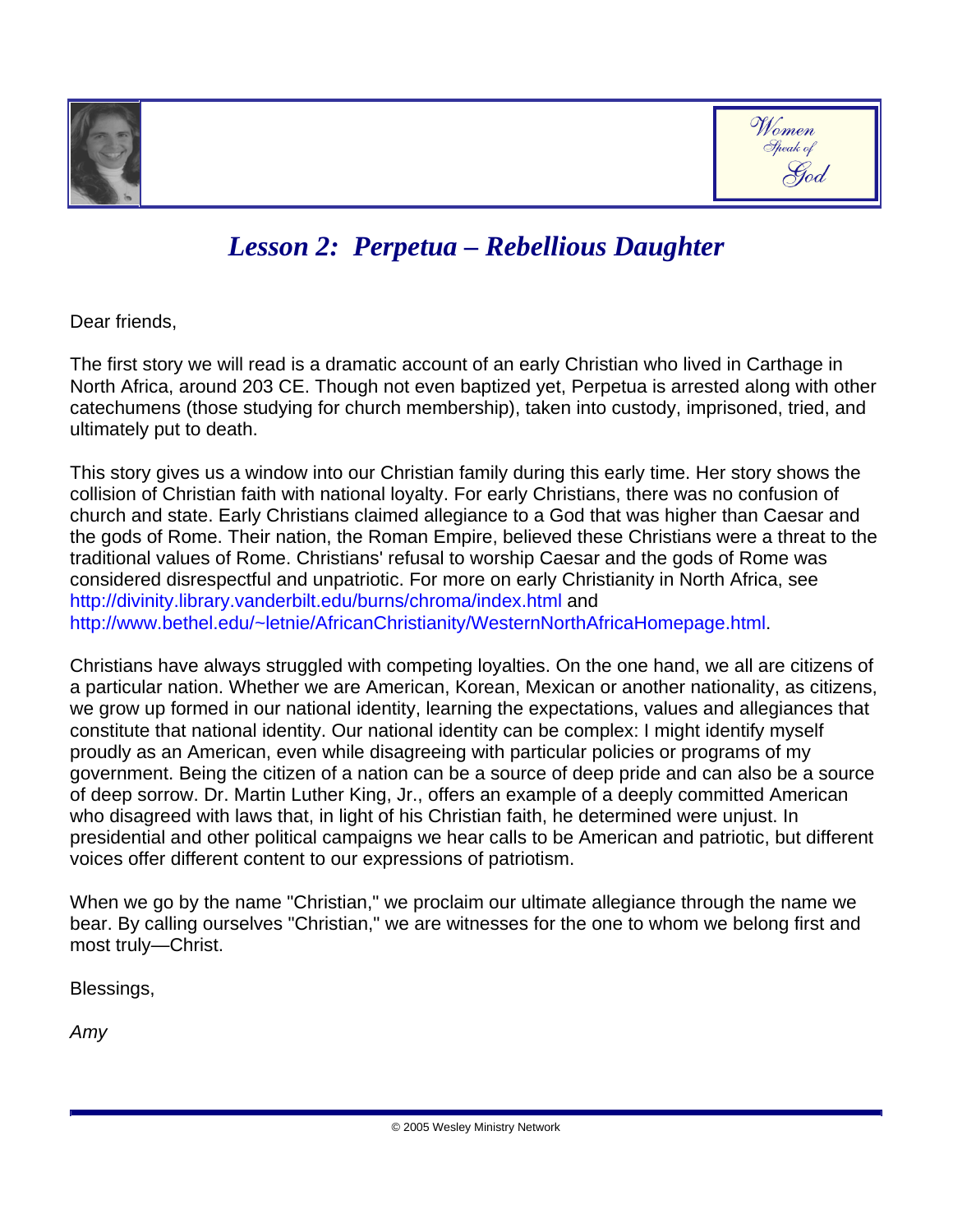



### *Lesson 3: Macrina – Scientist and Pastor*

Dear friends,

Stem cell research, evolution and creationism, cloning, applications of technology, alternative medicine— you can think of others! Our lives are full of the intersection of science and religion. We ponder the ethical and spiritual dimensions of scientific discovery and application. Ours is an age when the conversation between science and religion is especially robust and more promising than ever. If you are interested in exploring this conversation, I suggest looking at the website for the Templeton Foundation, an organization devoted to pursuing "new insights at the boundary between theology and science." Go to http://www.templeton.org/.

Macrina stands as an amazing example of the way Christians have always had to deal with the struggle to integrate various fields of knowledge. Can science and religion speak to each other? Can God speak through natural law and scientific discovery? Can one articulate the Christian faith with the language of science? These questions are at the heart of Macrina's attempts to offer some intelligible explanation of resurrection. She playfully imagines how such a great mystery could be understood.

Her willingness to send up some test balloons and try out possible understandings can embolden us. God's life is bigger than human categories of knowing. We need not fear sending up some test balloons of our own. It is crucial that faithful people engage the issues and insights that science offers. We have things to say and things to learn.

Blessings,

*Amy*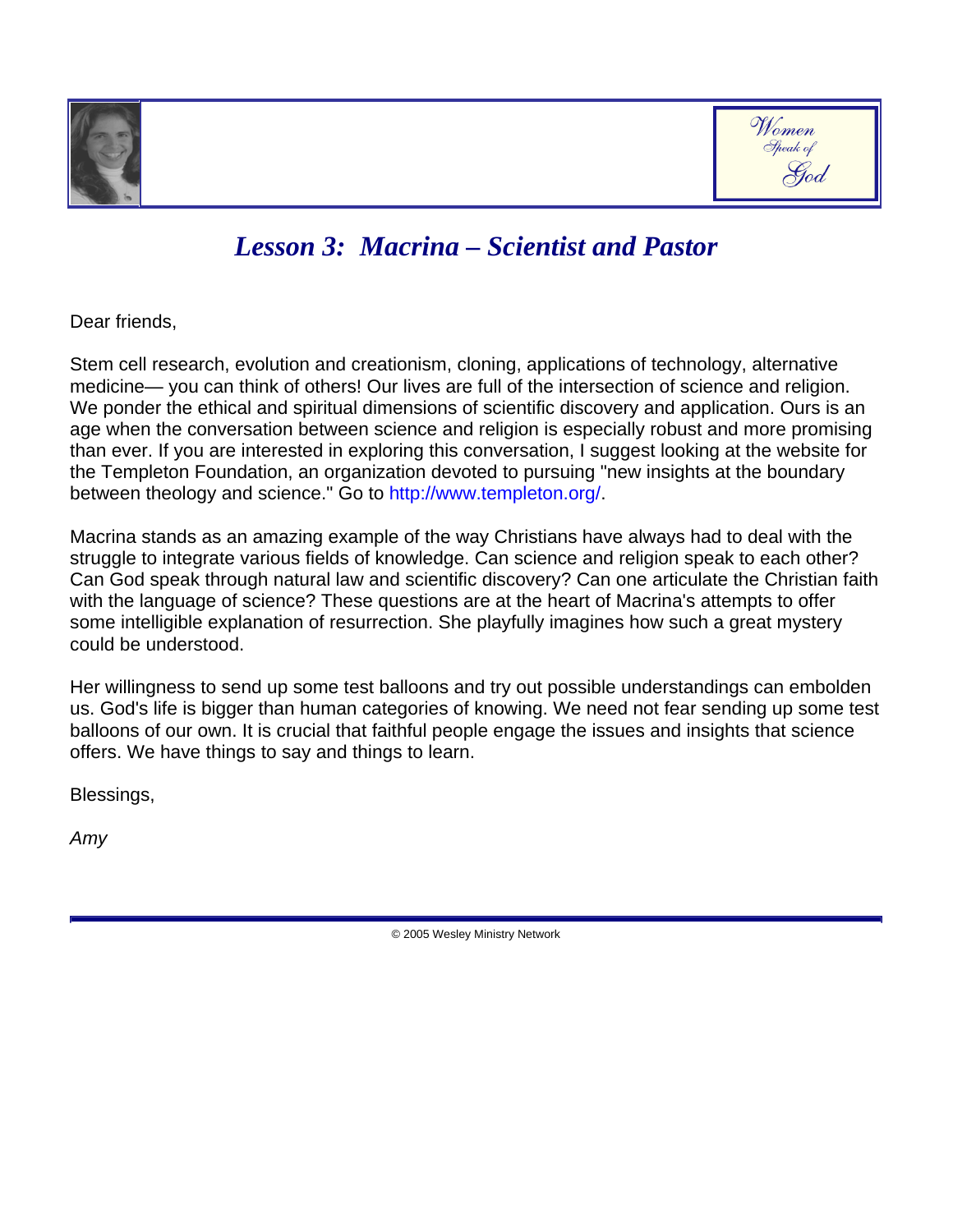



### *Lesson 4: Juana Inés de la Cruz – Intellectual in the Kitchen*

Dear friends,

Nature or nurture? Do we become who we are as individuals because of our genetic make-up, or do we become who we are through the ways we are nurtured by our parents and our environment? This is an age-old debate that expresses our desire to understand and explain how each person becomes the particular person that they are. Recent work on the Human Genome Project as well as strides in pharmacology have shown us how much of one's personality is indeed based in genetic and biological determinants. At the same time, we push as a society to create programs and environments that will promote human flourishing. Most of us would agree that this nature-nurture debate is not a choice of "either-or," but rather a "both-and."

Still, you know in your own life the awareness that you have certain talents or personal characteristics that seem to have been yours from the start. Even as a child, there were certain things that seemed easier for you than for others. Maybe it was math or athletics or music. Maybe you've always been curious about the natural world, or always loved working with your hands. In large and small ways, we know the tendencies and talents God has given us. It is as though we are each hard-wired in particular ways. It also may be that some of our tendencies and talents are very faint or unformed. You may feel a nudging or a longing in a particular direction for years before acting on it.

Sor Juana reminds us that God has implanted in each of us specific gifts that we are to use to God's glory. Such gifts cannot be completely squelched, because they are permanently installed in each person. But, says Sor Juana, our environment plays a big role in cultivating and celebrating these gifts. God plants the seeds, and we do the watering. When the seeds are neglected or ignored or, in her case, suppressed by the church, then we, as God's children, have failed to provide an environment for the flourishing of God's gifts.

Sor Juana's story tells of the persistence of the natural gifts that God implants in each of us. Your story undoubtedly tells of the same persistence, from the very start, of the gifts God has implanted in you. This week I hope you will water those seeds.

Blessings, for the journey,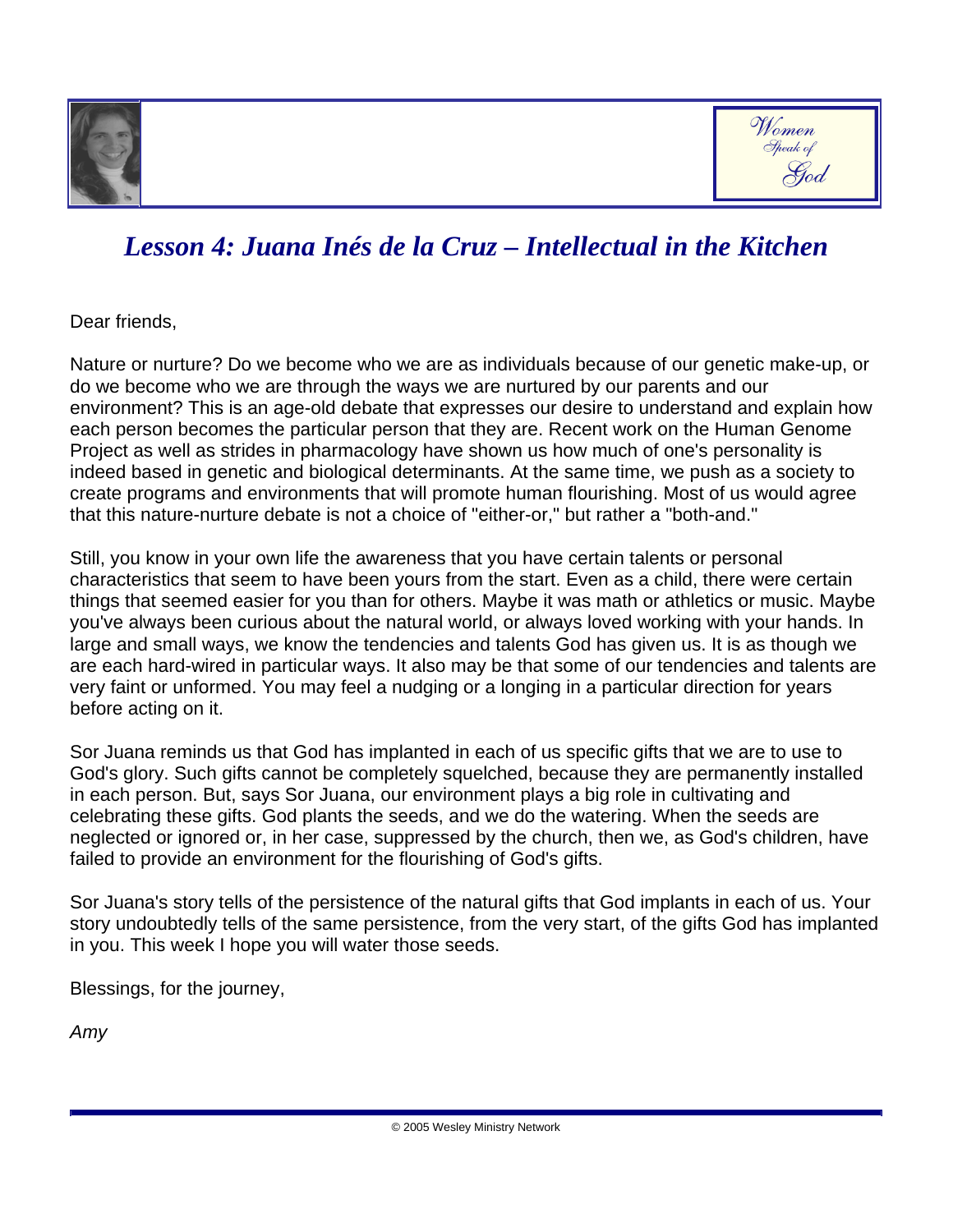



## *Lesson 5: Susanna Wesley – First Theologian of the Methodists*

Dear friends,

Throughout the history of our Christian family we have produced creeds. And invariably we have written these creeds in response to controversies. Creeds are our attempt to speak in one voice when we have struggled mightily with the many voices around the table. One such attempt to speak with a single voice is the Apostle's Creed, an ancient statement of faith from our Christian family.

In the Apostles' Creed, each phrase is a response to a question or issue raised within the Christian family. For example, "I believe in God the Father Almighty, maker of heaven and earth" is a response to the question about whether the "abba" to whom Jesus speaks in Scripture is also really the creator of the universe. Some Christians argued that a real God wouldn't be involved in creating the material world. These Christians conceived of God as in the "other, heavenly, spiritual realm" and not soiled by the earthly, material realm. In their view the creation of the material world was an activity for the lesser powers. There were even some early Christians who said that the creator God of the Old Testament – *Jehovah/Yahweh* - was an inferior deity not worthy of worship and that the entire Hebrew Scripture and faith should be rejected. The word "Almighty," from the Greek word *pantokrator*, denotes that the God we confess is indeed the ruler of all things. The phrase "maker of heaven and earth" reinforces that our God is creator not just of heaven, but of earth as well, with all its foibles. As a Christian family, we took a stand and continue to profess this claim about the very nature of God.

Yet each generation has to receive the Creed and make it their own. We hear the Creed's words perhaps as both familiar and alien. The words of the Creed may roll off our tongues but find few roots in our hearts. Susanna Wesley wanted to make the Creed her own, and wanted Christians of her day to listen to it carefully, taking seriously its claims for their own lives. So she walks through the Creed step by step, unpacking each phrase. It's a revealing exercise that I encourage you to undertake for yourself or with friends. When we recite the Apostles' Creed, we stand in the great communion of saints, crossing all boundaries of time and space. What roots does the Apostles' Creed take in your heart?

Blessings, for the journey,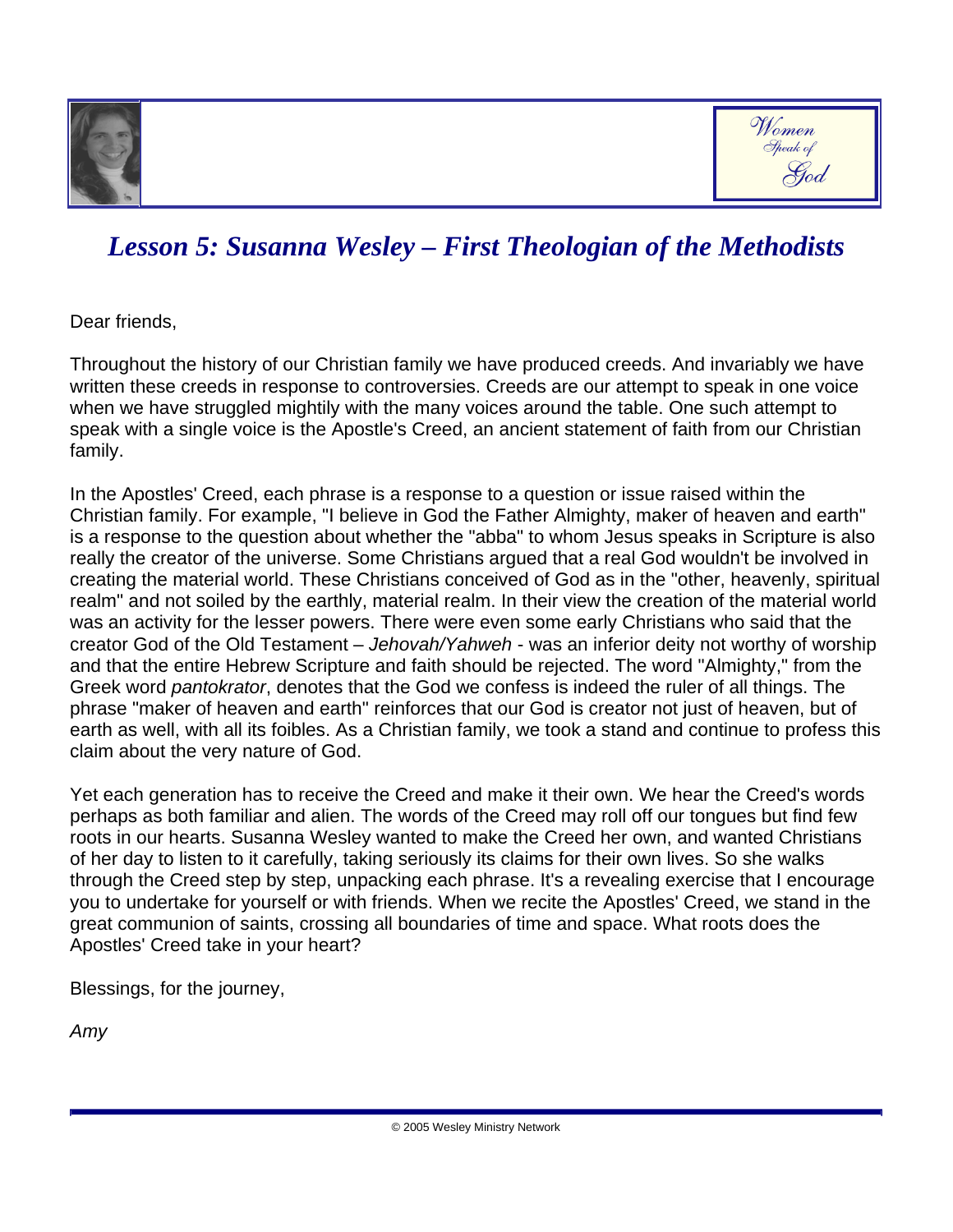



### *Lesson 6: Jarena Lee – Preaching Pioneer*

Dear friends,

The witness of Jarena Lee brings us onto the American scene. We've come a long way in 5 weeks! The journey so far reminds us that most of our history as a Christian family has not occurred on this continent or in recent centuries. We receive a wealth of treasures from our aunts and uncles and grandmothers and grandfathers in the faith.

The witness of Jarena Lee calls us to remember where we've been as Christians in America. She preached and traveled during a time when white Christians in America enslaved black Christians. Because it is so painful, we don't tell this family story very often. Lee stands out as a Christian of deep courage, risking her personal safety and freedom to preach in among blacks and whites, slave and free.

Lee also calls us to remember that paying attention to the movement of the Holy Spirit is a central discipline of the Christian life. Lee reminds us that just as studying Scripture offers encounter with God, so, too, can our careful experience and observation of the work of the Holy Spirit offer a divine encounter. While she fears others may sneer at her sensitivity to "uncommon impressions," she nevertheless proclaims that therein has been her greatest blessing. May we all be so blessed!

Blessings, for the journey,

*Amy*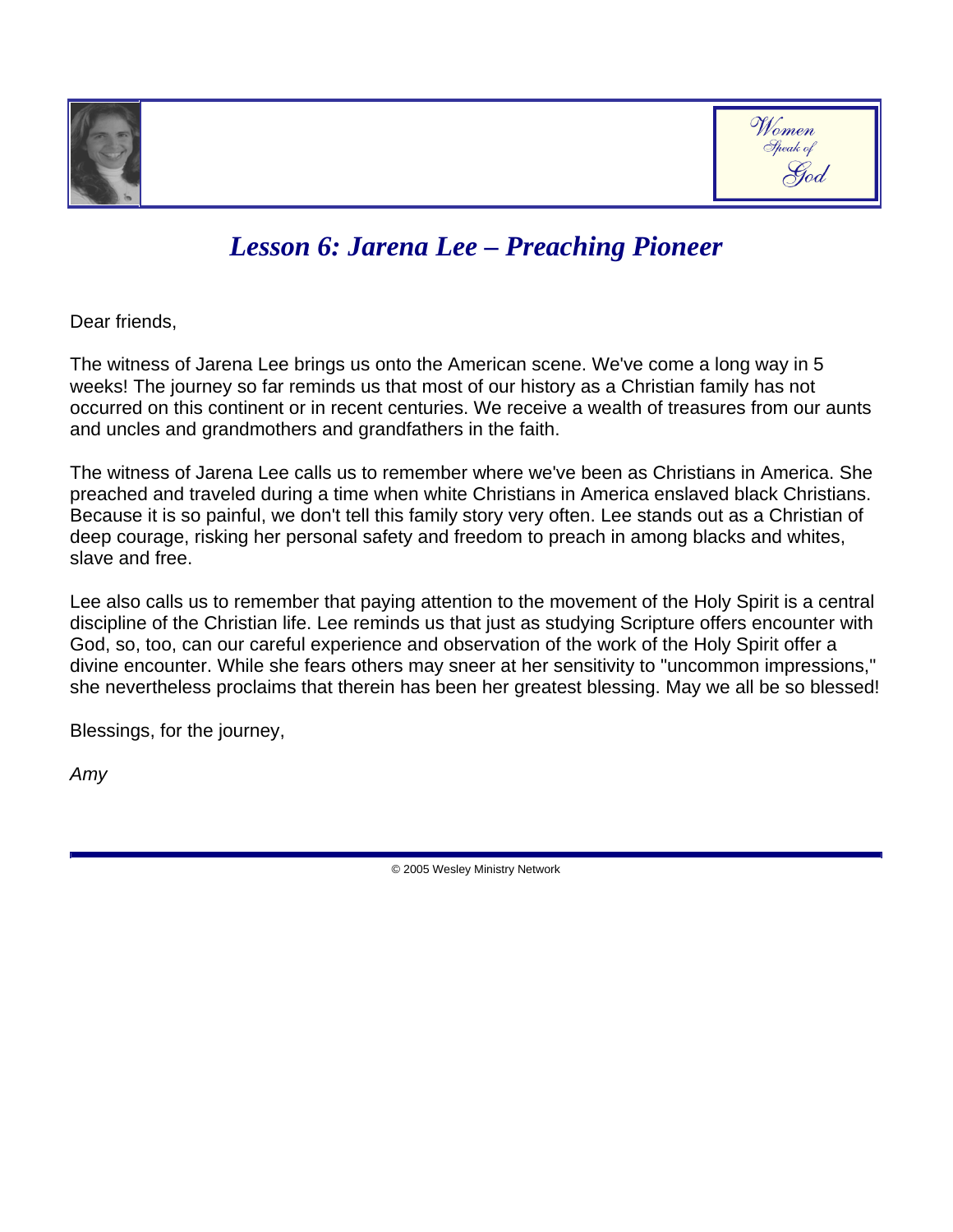



## *Lesson 7: Georgia Harkness – Theologian for the People*

Dear friends,

Georgia Harkness thought it was important for us as a Christian family to talk about what faith is and what faith is not. Faith is one of those church words we can throw around as though we all know and agree on what it means. It can also be one of those church words that throw up a wall to those outside the Christian family. It warrants our attention for several reasons.

Over the last few hundred years, particularly since the Enlightenment, faith has become increasingly identified with belief. Many Christians use the language of belief to convey faith: "What do you believe?" or "I believe in God." These sorts of speech reveal the degree to which, in the last few centuries, faith has been expressed as an idea, an assent to the truth of a claim. Would you agree, however, that the phrase, "I believe in God" is equivalent to the phrase, "I have faith in God?"

When the notion of faith is expressed in the language of belief, faith is confined almost entirely to the realm of the cognitive, as though faith were somehow in our heads. Belief is an important component of faith, and of our Christian walk, to be sure. Belief can guide our experience and witness. But Harkness wants us to see that faith is bigger than belief.

For Harkness, faith is not a disembodied idea. Faith is a way of life. As such, it includes belief, but it doesn't stop there. Faith is believing and living, being and doing, cognitive and experiential. Faith is in our heads and in our hearts. For you, this may be obvious, but for many Christians faith has atrophied to a set of ideas that are generally disconnected from real life. Harkness calls us to consider a robust notion of faith that encompasses trust, adventure, and insight. Faith is deep and wide. Faith is where we live.

Blessings, for the journey,

*Amy*